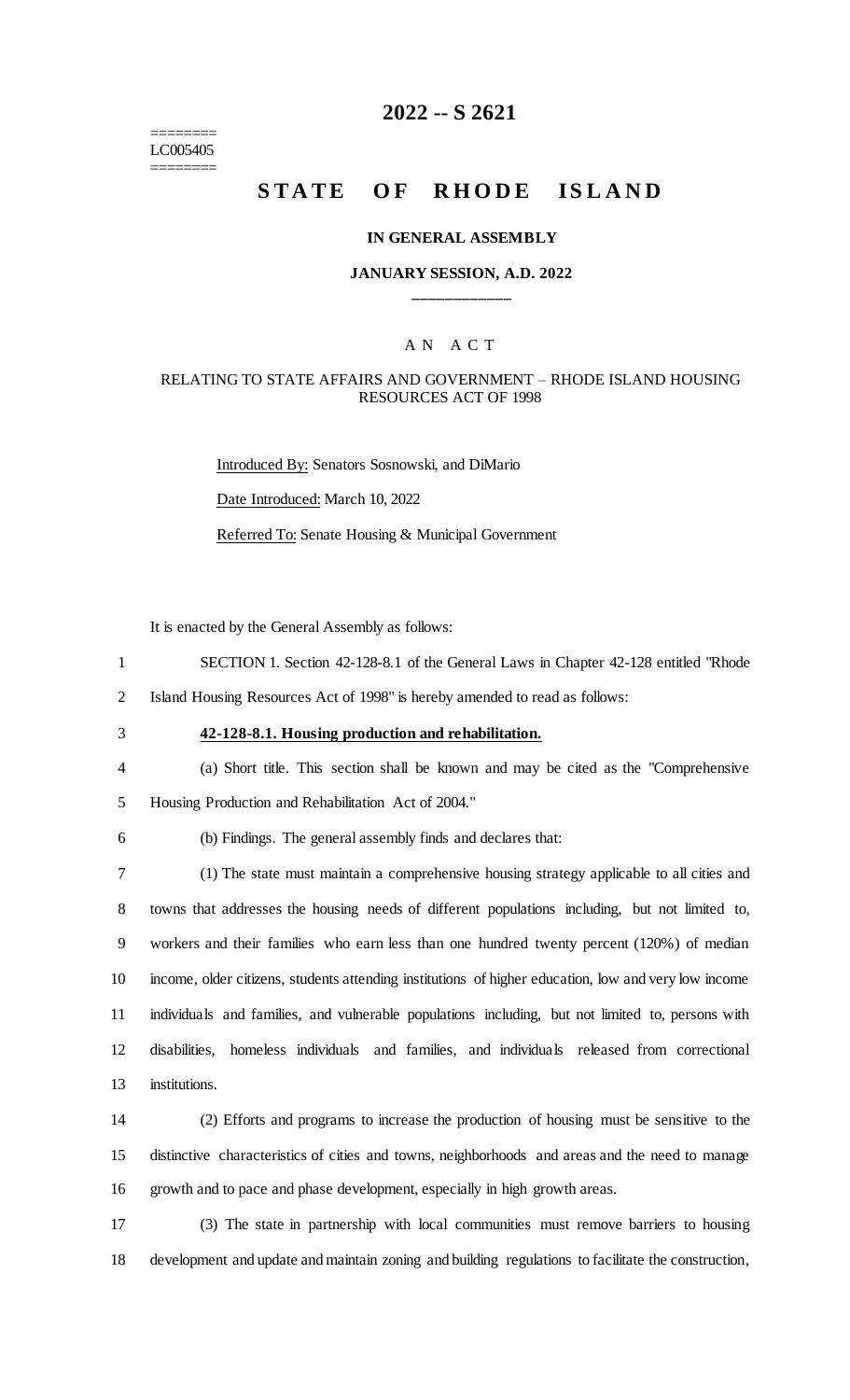rehabilitation of properties and retrofitting of buildings for use as safe affordable housing.

 (4) Creative funding mechanisms are needed at the local and state levels that provide additional resources for housing development, because there is an inadequate amount of federal and state subsidies to support the affordable housing needs of Rhode Island's current and projected population.

 (5) Innovative community planning tools, including, but not limited to, density bonuses and permitted accessory dwelling units, are needed to offset escalating land costs and project financing costs that contribute to the overall cost of housing and tend to restrict the development and preservation of housing affordable to very low income, low income and moderate income persons.

 (6) The gap between the annual increase in personal income and the annual increase in the median sales price of a single-family home is growing, therefore, the construction, rehabilitation and maintenance of affordable, multi-family housing needs to increase to provide more rental housing options to individuals and families, especially those who are unable to afford homeownership of a single-family home.

 (7) The state needs to foster the formation of cooperative partnerships between communities and institutions of higher education to significantly increase the amount of residential housing options for students.

 (8) The production of housing for older citizens as well as urban populations must keep pace with the next twenty-year projected increases in those populations of the state.

 (9) Efforts must be made to balance the needs of Rhode Island residents with the ability of the residents of surrounding states to enter into Rhode Island's housing market with much higher annual incomes at their disposal.

 (c) Strategic plan. The commission, in conjunction with the statewide planning program, shall develop by July 1, 2006, a five (5) year strategic plan for housing, which plan shall be adopted as an element of the state guide plan, and which shall include quantified goals, measurable intermediate steps toward the accomplishment of the goals, implementation activities, and standards for the production and/or rehabilitation of year-round housing to meet the housing needs including, but not limited to, the following:

 (1) Older Rhode Islanders, including senior citizens, appropriate, affordable housing options;

(2) Workers, housing affordable at their income level;

(3) Students, dormitory, student housing and other residential options;

(4) Low income and very low income households, rental housing;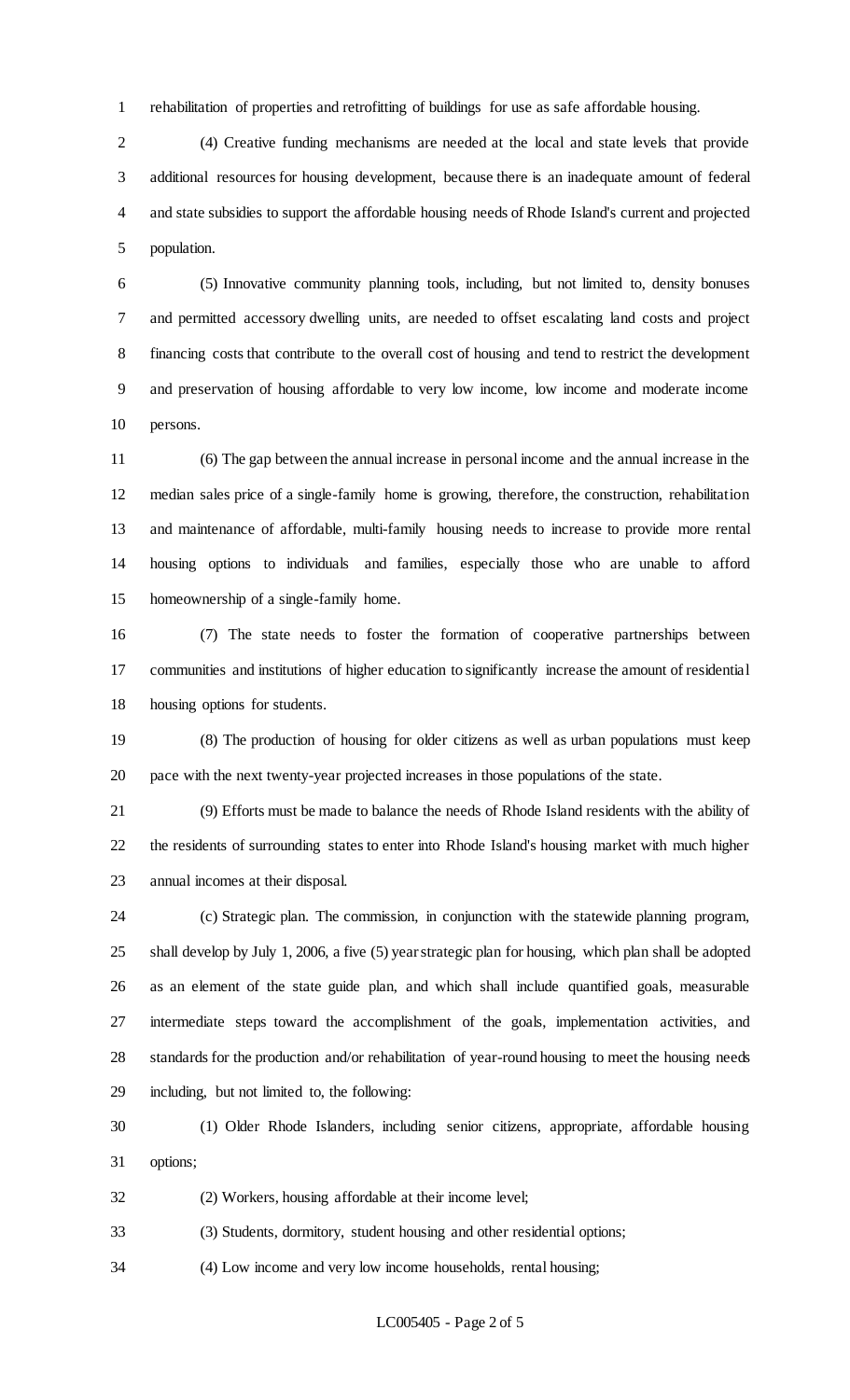- 
- (5) Persons with disabilities, appropriate housing; and

 (6) Vulnerable individuals and families, permanent housing, single room occupancy units, transitional housing and shelters.

 (d) As used in this section and for the purposes of the preparation of affordable housing plans as specified in chapter 45-22.2, words and terms shall have the meaning set forth in chapter 45-22.2, chapter 45-53, and/or § 42-11-10, unless this section provides a different meaning or unless the context indicates a different meaning or intent.

 (1) "Affordable housing" means residential housing that has a sales price or rental amount that is within the means of a household that is moderate income or less. In the case of dwelling units for sale, housing that is affordable means housing in which principal, interest, taxes, which may be adjusted by state and local programs for property tax relief, and insurance constitute no more than thirty percent (30%) of the gross household income for a household with less than one 13 hundred and twenty percent (120%) of area median income, except in New Shoreham, the gross household income shall be less than one hundred and forty percent (140%) of area median income, adjusted for family size. In the case of dwelling units for rent, housing that is affordable means housing for which the rent, heat, and utilities other than telephone constitute no more than thirty percent (30%) of the gross annual household income for a household with eighty percent (80%) or less of area median income, adjusted for family size. Affordable housing shall include all types of year-round housing, including, but not limited to, manufactured housing, housing originally constructed for workers and their families, accessory dwelling units, housing accepting rental vouchers and/or tenant-based certificates under Section 8 of the United States Housing Act of 1937, as amended, and assisted living housing, where the sales or rental amount of such housing, adjusted for any federal, state, or municipal government subsidy, is less than or equal to thirty percent (30%) of the gross household income of the low and/or moderate income occupants of the housing.

 (2) "Affordable housing plan" means a plan prepared and adopted by a town or city either to meet the requirements of chapter 45-53 or to meet the requirements of § 45-22.2-10(f), which require that comprehensive plans and the elements thereof be revised to conform with amendments to the state guide plan.

 (3) "Approved affordable housing plan" means an affordable housing plan that has been reviewed and approved in accordance with § 45-22.2-9.

 (4) "Moderate income household" means a single person, family, or unrelated persons living together whose adjusted gross income is more than eighty percent (80%) but less than one hundred twenty percent (120%) of the area median income, adjusted for family size.

(5) "Seasonal housing" means housing that is intended to be occupied during limited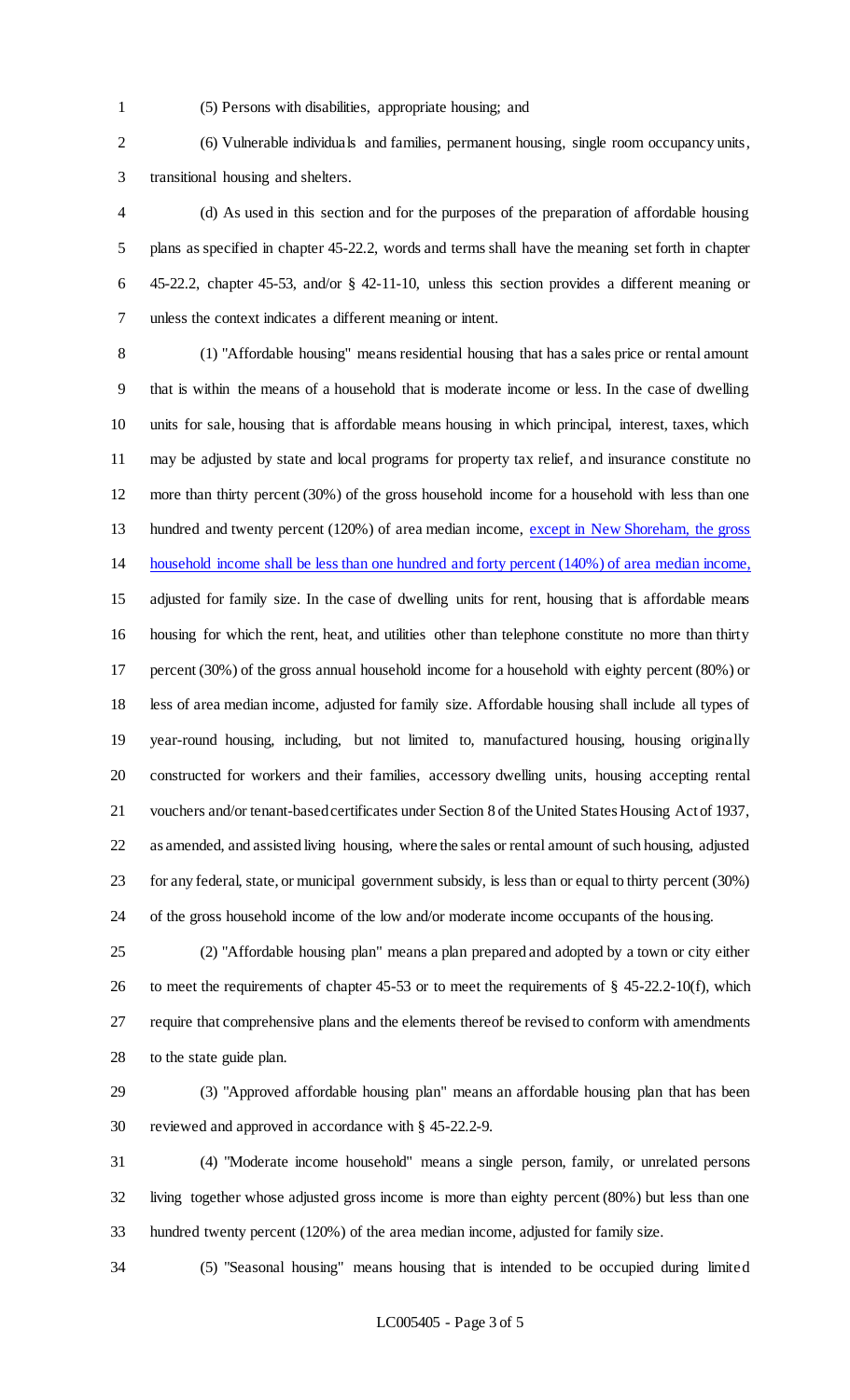portions of the year.

 (6) "Year-round housing" means housing that is intended to be occupied by people as their usual residence and/or vacant units that are intended by their owner for occupancy at all times of the year; occupied rooms or suites of rooms in hotels are year-round housing only when occupied by permanent residents as their usual place of residence.

 (e) The strategic plan shall be updated and/or amended as necessary, but not less than once every five (5) years.

 (f) Upon the adoption of the strategic plan as an element of the state guide plan, towns and cities shall bring their comprehensive plans into conformity with its requirements, in accordance with the timetable set forth in § 45-22.2-10(f), provided, however, that any town that has adopted an affordable housing plan in order to comply with the provisions of chapter 45-53, which has been approved for consistency pursuant to § 45-22.2-9, shall be deemed to satisfy the requirements of the strategic plan for low and moderate income housing until such time as the town must complete its next required comprehensive community plan update.

 (g) Guidelines. The commission shall advise the state planning council and the state planning council shall promulgate and adopt not later than July 1, 2006, guidelines for higher density development, including, but not limited to: (A) inclusionary zoning provisions for low and moderate income housing with appropriate density bonuses and other subsidies that make the development financially feasible; and (B) mixed-use development that includes residential development, which guidelines shall take into account infrastructure availability; soil type and land capacity; environmental protection; water supply protection; and agricultural, open space, historical preservation, and community development pattern constraints.

 (h) The statewide planning program shall maintain a geographic information system map that identifies, to the extent feasible, areas throughout the state suitable for higher density residential development consistent with the guidelines adopted pursuant to subsection (g).

SECTION 2. This act shall take effect upon passage.

#### ======== LC005405 ========